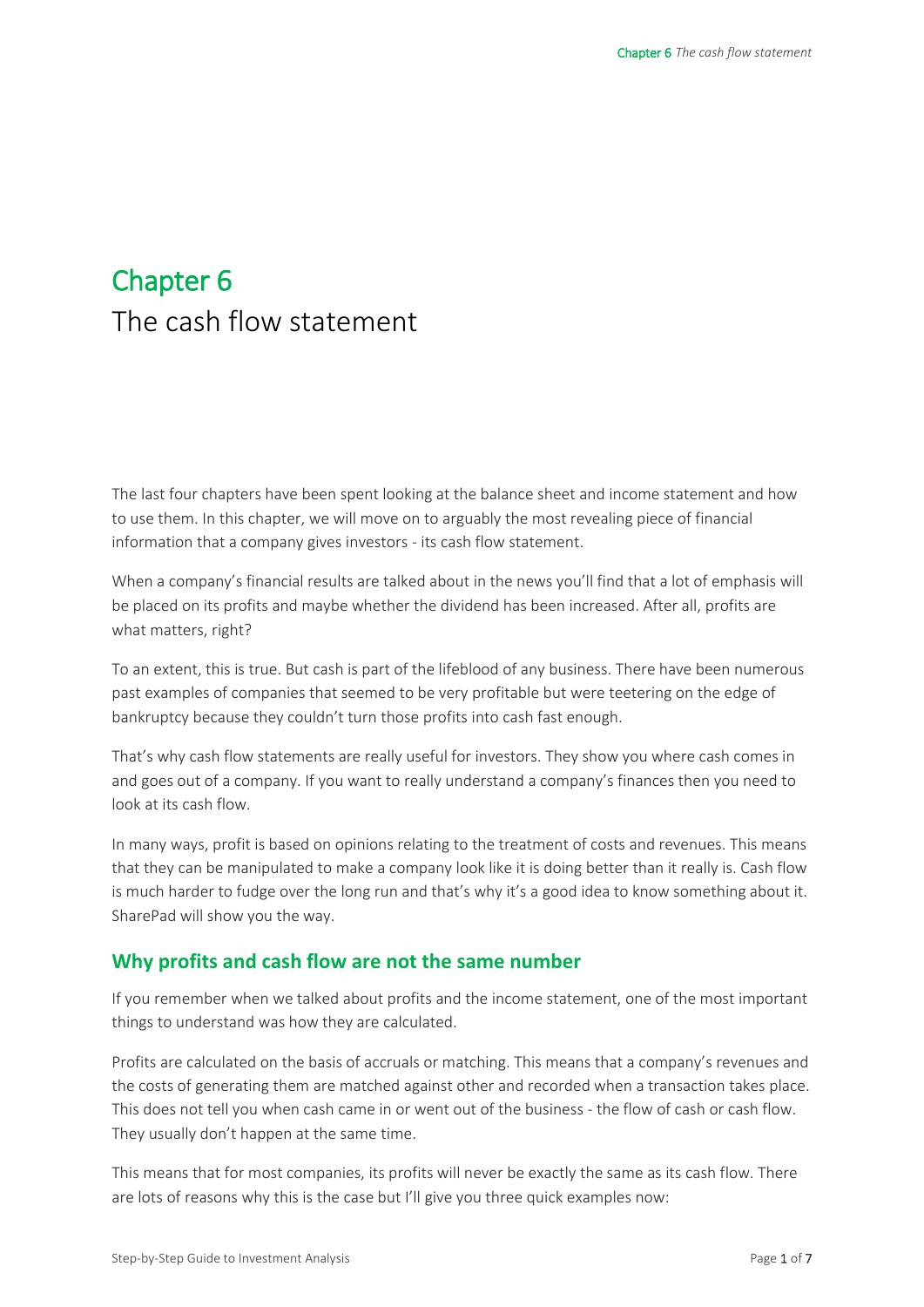- 1. Depreciation this is an expense in the income statement which matches the cost of a tangible fixed asset against the revenues it produces. It reduces the amount of profit a company makes in a year. However, it is not a cash flow. The actual cash flow happened when the company bought the asset being depreciated which could have been a long time ago.
- 2. Sales on credit Customers are often given a period of time to pay for the good and services they buy from a company. This sale will usually be booked in the income statement before the cash is received.
- 3. Purchases on credit Similarly companies may buy supplies on credit. These will be expensed in the income statement sometimes before the bill has been paid. Also, companies can pay for supplies in advance (a prepayment) which means that cash has flowed out of the company before the costs of supplies has been expensed in the income statement.

The bottom line for companies and investors is that cash matters. It is needed to pay things like bills, wages, interest on borrowings and dividends to shareholders. Investors can use it to spot aggressive accounting by comparing profits with cash flows over a period of time. It therefore pays to spend some time looking at a company's cash flows.

# **Tesco's cash flow statement**

Tesco's cash flow statement taken from SharePad is shown below. It shows the company's cash flows for the last five years. If you wanted to do a study of its cash flows over a longer period of time then SharePad will allow you to go back as far as 1991.

| Tesco PLC (TSCO)                     |           |            |            |            |            |
|--------------------------------------|-----------|------------|------------|------------|------------|
| $\leftarrow$ Prev Next $\rightarrow$ | 2010      | 2011       | 2012       | 2013       | 2014       |
| Fiscal period ending                 | 27/2/10   | 26/2/11    | 25/2/12    | 23/2/13    | 22/2/14    |
| £ millions unless stated             | Q4 IFRS   | Q4 IFRS    | Q4 IFRS    | Q4 IFRS    | Q4 IFRS    |
|                                      |           |            |            |            |            |
| <b>CASH FLOWS</b>                    |           |            |            |            |            |
| Operating profit                     | 3,457.0   | 3,917.0    | 4,182.0    | 2,382.0    | 2,631.0    |
| Depreciation & amortisation          | 1.384.0   | 1,420.0    | 1,498.0    | 1,590.0    | 1,567.0    |
| Profit on disposals                  | (372.0)   | (429.0)    | (397.0)    | 196.0      | (232.0)    |
| Change in working capital            | 1.261.0   | 244.0      | 382.0      | 945.0      | 983.0      |
| Other                                | 217.0     | 489.0      | 23.0       | (1, 240.0) | (633.0)    |
| Operating cash flow                  | 5,947.0   | 5,641.0    | 5,688.0    | 3,873.0    | 4,316.0    |
| Taxation                             | (512.0)   | (760.0)    | (749.0)    | (579.0)    | (635.0)    |
| Net cash from operations             | 5,435.0   | 4,881.0    | 4.939.0    | 3.294.0    | 3,681.0    |
| Capital expenditure (tangible)       | (3.018.0) | (3,551.0)  | (3.708.0)  | (2.987.0)  | (2.881.0)  |
| Sale of fixed assets                 | 1,824.0   | 1,909.0    | 1.141.0    | 1,351.0    | 570.0      |
| Acquisition of businesses            | (69.0)    | (263.0)    | (114.0)    | (230.0)    | (25.0)     |
| Sale of businesses                   |           |            |            | 25.0       | 61.0       |
| Interest received                    |           |            |            |            |            |
| Dividends received                   |           |            |            |            |            |
| Other                                | (614.0)   | 46.0       | (502.0)    | 1,563.0    | (579.0)    |
| Net cash from investing              | (1,877.0) | (1,859.0)  | (3, 183.0) | (278.0)    | (2,854.0)  |
| New share issues                     | 167.0     | 98.0       | 69.0       | 57.0       | 62.0       |
| Share buyback                        | (24.0)    | (31.0)     | (303.0)    |            |            |
| New borrowing                        | 821.0     | 2,133.0    | 2,860.0    | 1,788.0    | 3,095.0    |
| Repayment of borrowing               | (3,601.0) | (4, 153.0) | (2,720.0)  | (3,022.0)  | (1,912.0)  |
| Equity dividends paid                | (968.0)   | (1,081.0)  | (1, 180.0) | (1, 184.0) | (1, 189.0) |
| Dividends paid to minorities         | (2.0)     | (2.0)      | (3.0)      |            |            |
| Interest paid                        | (690.0)   | (614.0)    | (531.0)    | (457.0)    | (496.0)    |
| Other                                |           |            | (89.0)     | (4.0)      |            |
| Net cash from financing              | (4,297.0) | (3,650.0)  | (1,897.0)  | (2.822.0)  | (440.0)    |
| Net change in cash                   | (739.0)   | (628.0)    | (141.0)    | 194.0      | 387.0      |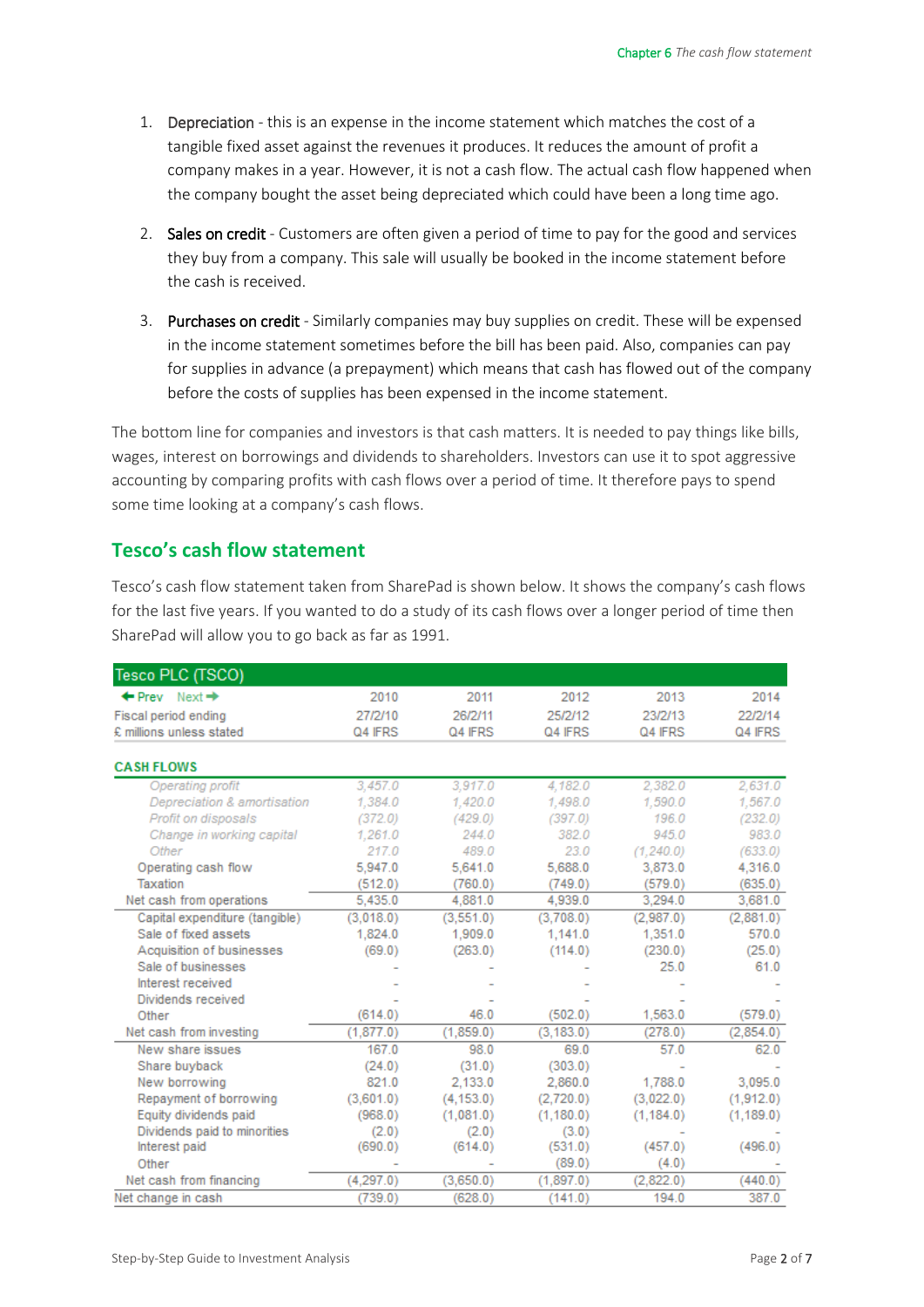You may not want to do this with Tesco, but for some companies this can be a very useful thing to do. For example, you might want to learn more about how a company's cash flow behaved during an economic boom or a recession.

Tesco's cash flow statement in SharePad is disclosed in a format that is typical for all UK companies. US company cash flow statements are put together in a very slightly different way. I'll show you one at the end of the chapter. They contain broadly the same information as UK cash flow statements and can be used in the same way.

A cash flow statement is broken down into three main bits:

- Net cash from operations This shows how operating (or trading) profit is turned into operating cash flow.
- Net cash from investing this looks at the cash flows from buying and selling assets, buying and selling businesses and any interest and dividends received.
- Net cash from financing this looks at how a company raises money such as new share issues or new borrowings. It also looks at money spent on paying back loans or repurchasing shares as well as paying for the cost of loans (interest) and shareholder finance (dividends).

These three sources of cash flow are then added together to calculate the change in a company's cash balance over the year.

Let's look at each of them separately.

#### **Net cash from operations**

Here we see how Tesco converts its operating profit into operating cash flow.

| Tesco PLC (TSCO)                        |          |          |          |            |          |
|-----------------------------------------|----------|----------|----------|------------|----------|
| Next $\rightarrow$<br>$\leftarrow$ Prev | 2010     | 2011     | 2012     | 2013       | 2014     |
| Fiscal period ending                    | 27/2/10  | 26/2/11  | 25/2/12  | 23/2/13    | 22/2/14  |
| £ millions unless stated                | Q4 IFRS  | Q4 IFRS  | Q4 IFRS  | Q4 IFRS    | Q4 IFRS  |
| <b>CASH FLOWS</b>                       |          |          |          |            |          |
| Operating profit                        | 3,457.0  | 3.917.0  | 4,182.0  | 2,382.0    | 2,631.0  |
| Depreciation & amortisation             | 1,384.0  | 1,420.0  | 1,498.0  | 1,590.0    | 1,567.0  |
| Profit on disposals                     | $-372.0$ | $-429.0$ | $-397.0$ | 196.0      | $-232.0$ |
| Change in working capital               | 1,261.0  | 244.0    | 382.0    | 945.0      | 983.0    |
| Other                                   | 217.0    | 489.0    | 23.0     | $-1.240.0$ | $-633.0$ |
| Operating cash flow                     | 5.947.0  | 5,641.0  | 5,688.0  | 3,873.0    | 4,316.0  |
| Taxation                                | $-512.0$ | $-760.0$ | $-749.0$ | $-579.0$   | $-635.0$ |
| Net cash from operations                | 5,435.0  | 4,881.0  | 4,939.0  | 3,294.0    | 3,681.0  |

What happens is that any expense - such as depreciation - which reduced operating profit but did not see cash flow out of the business is added to the operating profit number. Any income that did not cause cash to come into the business is taken away from operating profit.

The main adjustments that you are likely to come across and how operating profit is adjusted to get to the operating cash flow number are: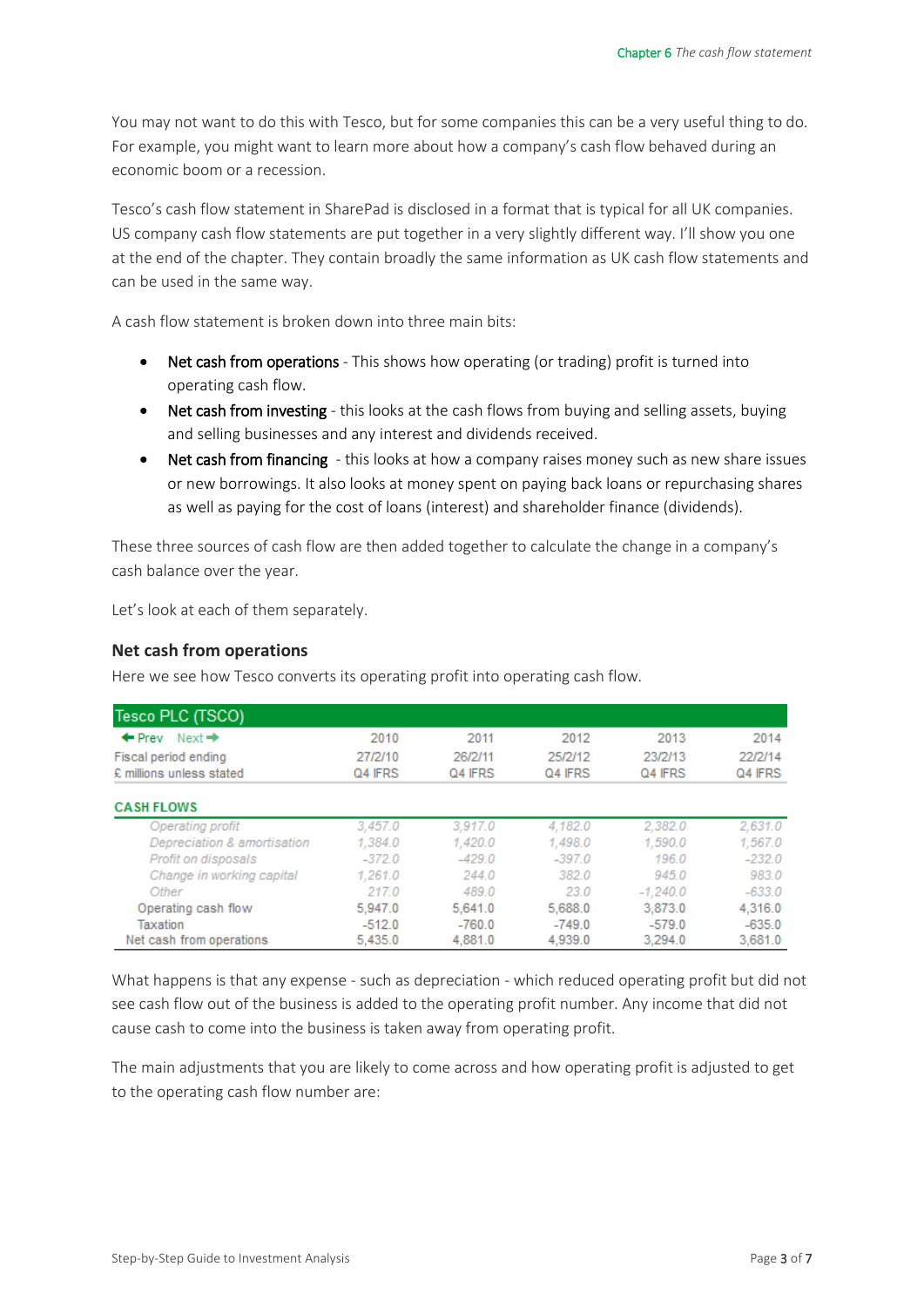- Depreciation add back
- Amortisation add back
- Profit on disposals take away
- Losses on disposal add back
- Increases in sales made on credit (change in debtors) take away.
- Decreases in sales made on credit add back
- $\bullet$  Increases in purchases made on credit (change in trade creditors) add back
- Decreases in purchases made on credit take away
- Increases in stocks or inventory take away
- Decreases in stocks or inventory add back
- Amount paid into pension fund is more than pension cost expensed in the income statement - take away
- Amount paid into pension fund is less than pension cost expensed in the income statement add back

That's a fairly long list, but hopefully after you've looked at a few cash flow statements you will be able to understand how a company is - or isn't - generating its cash.

#### **How does Tesco's operating cash flow stack up?**

We'll talk about analysing cash flow statements in more detail in the next chapter. But first, let's look at the make-up of Tesco's operating cash flow in SharePad for 2014.

The first thing to notice is the large figure for depreciation and amortisation that is added back. This is a big source of cash flow for a company like Tesco which owns lots of tangible fixed assets such as supermarket buildings and fixtures and fittings.

It has made profits on the disposal of assets of £232m which was included in operating profit. This has not caused cash to flow into the business from trading (buying and selling things) and has therefore been taken away. The cash flow from selling the asset will be included in the investing cash flow section.

£983 million has flowed into the business from changes in working capital. If you want to find out why then you can go to Tesco's annual report and see. What's significant though is this management of stocks, debtors and trade creditors is a very meaningful source of cash for Tesco.

You can also see that it has been a trend in previous years. This mainly comes from the fact that sales have been growing and more supplies are on credit so creditors increase. Without it, Tesco's cash flow performance would be a lot worse than it is. One question to ask here is: Is this source of cash sustainable if Tesco's sales stop growing in the future.

After all the adjustments have been made, Tesco produced £4.3bn of operating cash flow in 2014 compared with an operating profit of £2.6bn. However, look back a few years and it was generating nearly £6bn of operating cash flow back in 2010.

What's caused this big fall?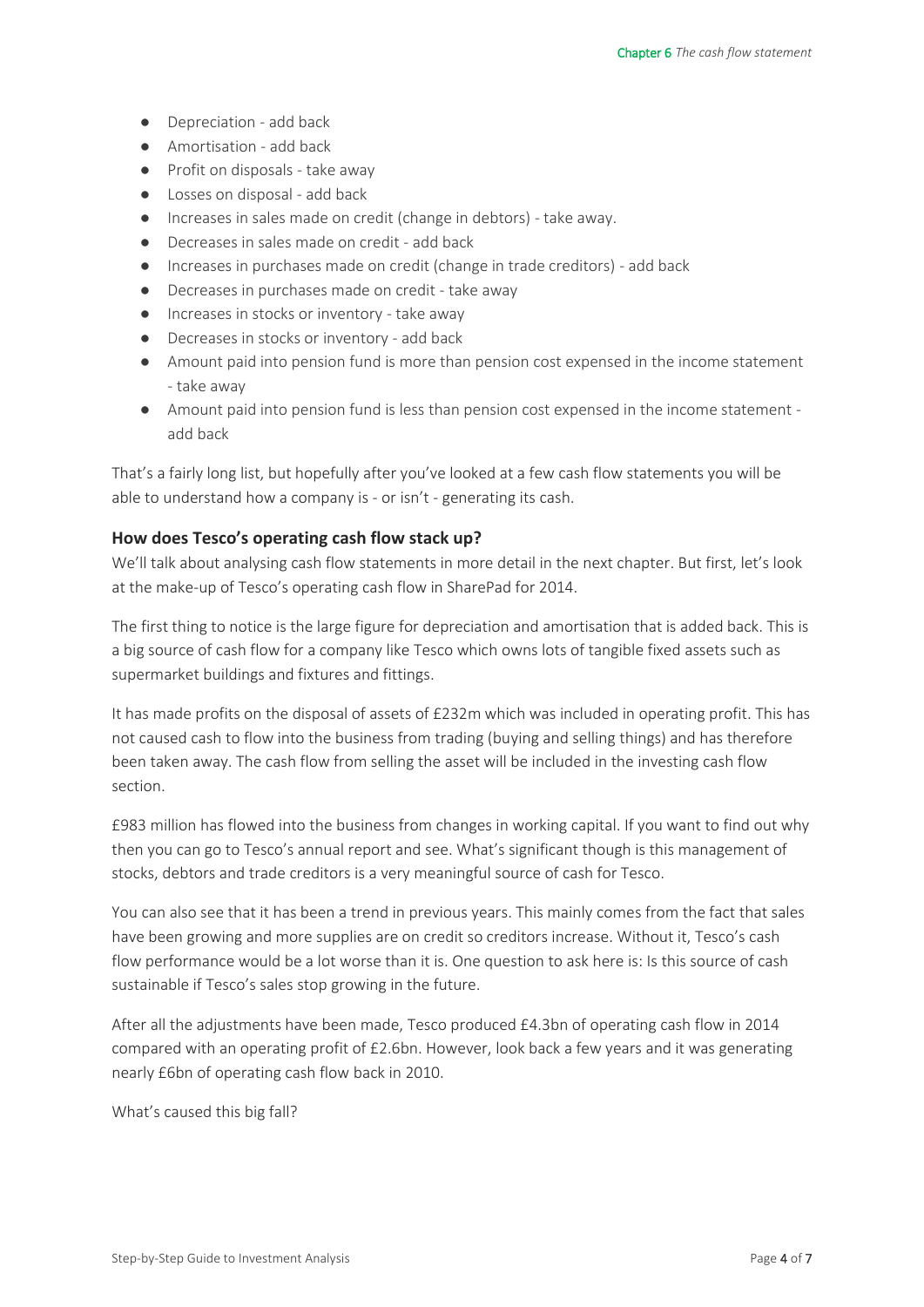By looking at the line items of the operating cash flow calculation you can see:

- 1. The business is less profitable. Operating profit is £826m lower.
- 2. Working capital cash inflow is £278m lower.
- 3. Other cash operating cash flow items are £850m lower.

You should find many of the reasons for these declines by reading Tesco's annual reports.

## **Net cash from investing**

This section shows how much money a company is spending on its business and how it may be bringing in cash as well. It can do this by investing in new assets (known as capital expenditure or capex) or buying new business (acquisitions). Money can be raised by selling assets or businesses. You are also shown the money coming into the business from interest on bank accounts and dividends from investments in other companies. Any other cash flows from investing are in the "Other" row.

| Tesco PLC (TSCO)                        |                          |           |                          |                          |           |
|-----------------------------------------|--------------------------|-----------|--------------------------|--------------------------|-----------|
| Next $\rightarrow$<br>$\leftarrow$ Prev | 2010                     | 2011      | 2012                     | 2013                     | 2014      |
| Fiscal period ending                    | 27/2/10                  | 26/2/11   | 25/2/12                  | 23/2/13                  | 22/2/14   |
| £ millions unless stated                | Q4 IFRS                  | Q4 IFRS   | Q4 IFRS                  | Q4 IFRS                  | Q4 IFRS   |
| <b>CASH FLOWS</b>                       |                          |           |                          |                          |           |
| Capital expenditure (tangible)          | (3,018.0)                | (3,551.0) | (3,708.0)                | (2,987.0)                | (2,881.0) |
| Sale of fixed assets                    | 1,824.0                  | 1,909.0   | 1,141.0                  | 1,351.0                  | 570.0     |
| Acquisition of businesses               | (69.0)                   | (263.0)   | (114.0)                  | (230.0)                  | (25.0)    |
| Sale of businesses                      | $\overline{\phantom{a}}$ |           | $\sim$                   | 25.0                     | 61.0      |
| Interest received                       | $\overline{\phantom{a}}$ |           | $\overline{\phantom{a}}$ | $\overline{\phantom{a}}$ |           |
| Dividends received                      | $\overline{\phantom{a}}$ |           |                          |                          |           |
| Other                                   | (614.0)                  | 46.0      | (502.0)                  | 1,563.0                  | (579.0)   |
| Net cash from investing                 | (1.877.0)                | (1.859.0) | (3.183.0)                | (278.0)                  | (2.854.0) |

Again, the size of the numbers involved here and their trend is what's important. By far the biggest amount of money going out of the business is capex, although this number has come down in the last couple of years.

You can also see that a lot of money has been coming in to the business from selling assets too (£6.8bn over the last five years). Retailers like Tesco have sold a lot of their supermarkets and agreed to rent them back from their new owners (known as a sale and leaseback transaction). This trend needs to be watched closely as frequent large sales of assets can be a sign of a business that needs cash as it cannot generate enough cash flow from trading (operating cash flow). More on this subject in the next chapter.

For the last five years, investing cash flows have seen a net outflow from the business. This is not unusual but the scale of the outflows and their trends have to be watched. Tesco has £2.85bn of investing cash outflows in 2014. It needs to pay for that from somewhere. Again, more on this in the next chapter.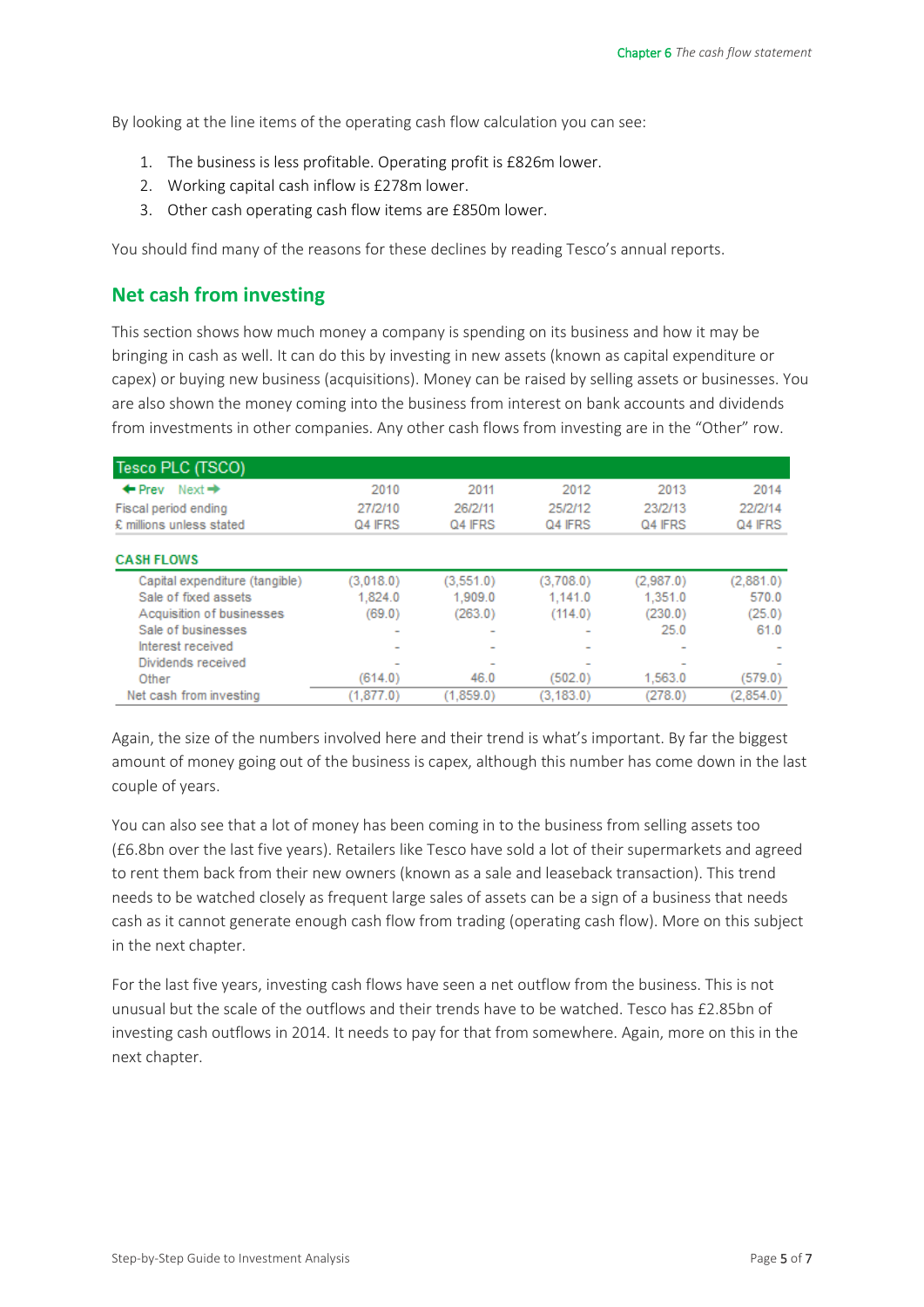# **Net cash from financing**

This section shows how Tesco raises new money from lenders and shareholders and what it pays back to them. There's often a lot going on here.

| Tesco PLC (TSCO)                        |                          |            |           |                          |            |
|-----------------------------------------|--------------------------|------------|-----------|--------------------------|------------|
| Next $\rightarrow$<br>$\leftarrow$ Prev | 2010                     | 2011       | 2012      | 2013                     | 2014       |
| Fiscal period ending                    | 27/2/10                  | 26/2/11    | 25/2/12   | 23/2/13                  | 22/2/14    |
| £ millions unless stated                | Q4 IFRS                  | Q4 IFRS    | Q4 IFRS   | Q4 IFRS                  | Q4 IFRS    |
| <b>CASH FLOWS</b>                       |                          |            |           |                          |            |
| New share issues                        | 167.0                    | 98.0       | 69.0      | 57.0                     | 62.0       |
| Share buyback                           | (24.0)                   | (31.0)     | (303.0)   |                          |            |
| New borrowing                           | 821.0                    | 2.133.0    | 2.860.0   | 1.788.0                  | 3,095.0    |
| Repayment of borrowing                  | (3,601.0)                | (4, 153.0) | (2,720.0) | (3,022.0)                | (1,912.0)  |
| Equity dividends paid                   | (968.0)                  | (1,081.0)  | (1,180.0) | (1, 184.0)               | (1, 189.0) |
| Dividends paid to minorities            | (2.0)                    | (2.0)      | (3.0)     | $\overline{\phantom{a}}$ |            |
| Interest paid                           | (690.0)                  | (614.0)    | (531.0)   | (457.0)                  | (496.0)    |
| Other                                   | $\overline{\phantom{a}}$ |            | (89.0)    | (4.0)                    |            |
| Net cash from financing                 | (4,297.0)                | (3,650.0)  | (1,897.0) | (2,822.0)                | (440.0)    |

You can see that Tesco has been raising a lot of new money from loans. Is this to fund investments or to repay maturing loans? Or is it just short of cash?

We can see that lots of loans have been repaid during the last five years - £15.4bn in total. £10.7bn has been raised from new loans over the same period. Is this a sign that Tesco doesn't need as much money as it did in the past? Perhaps it has decided to raise money from elsewhere such as selling its stores and renting them back. In fact, this has raised £6.8bn of cash during the last five years.

Hopefully, what you are seeing here is how looking at the numbers gives you lots of questions to ask about a business. Finding the answers to these questions increases your understanding of a company and can help make you a better investor.

Also pay attention to large amounts of money raised from issuing new shares. What is the trend in dividend and interest payments? Is the company buying back its own shares? We can also see that Tesco's dividend has been costing it nearly £1.2bn a year. Can it afford to keep paying this?

Interest payments should be compared with the interest charge in the income statement. If there is a big difference you need to find out why. It may be due to the timing of payments on a bond or interest being part of a cost of an asset and not being expensed separately.

What's interesting is that financing has been a source of cash outflow in recent years. This is something that needs to be watched and understood.

# **Adding everything up - the change in cash balances**

If we add together operating, investing and financing cash flows, we get the overall change in the company's cash balance.

| Tesco PLC (TSCO)                        |         |         |         |         |         |
|-----------------------------------------|---------|---------|---------|---------|---------|
| $\leftarrow$ Prev<br>Next $\Rightarrow$ | 2010    | 2011    | 2012    | 2013    | 2014    |
| Fiscal period ending                    | 27/2/10 | 26/2/11 | 25/2/12 | 23/2/13 | 22/2/14 |
| £ millions unless stated                | Q4 IFRS | Q4 IFRS | Q4 IFRS | Q4 IFRS | Q4 IFRS |
| Net change in cash                      | 739.0)  | (628.0) | (141.0) | 194.0   | 387.0   |